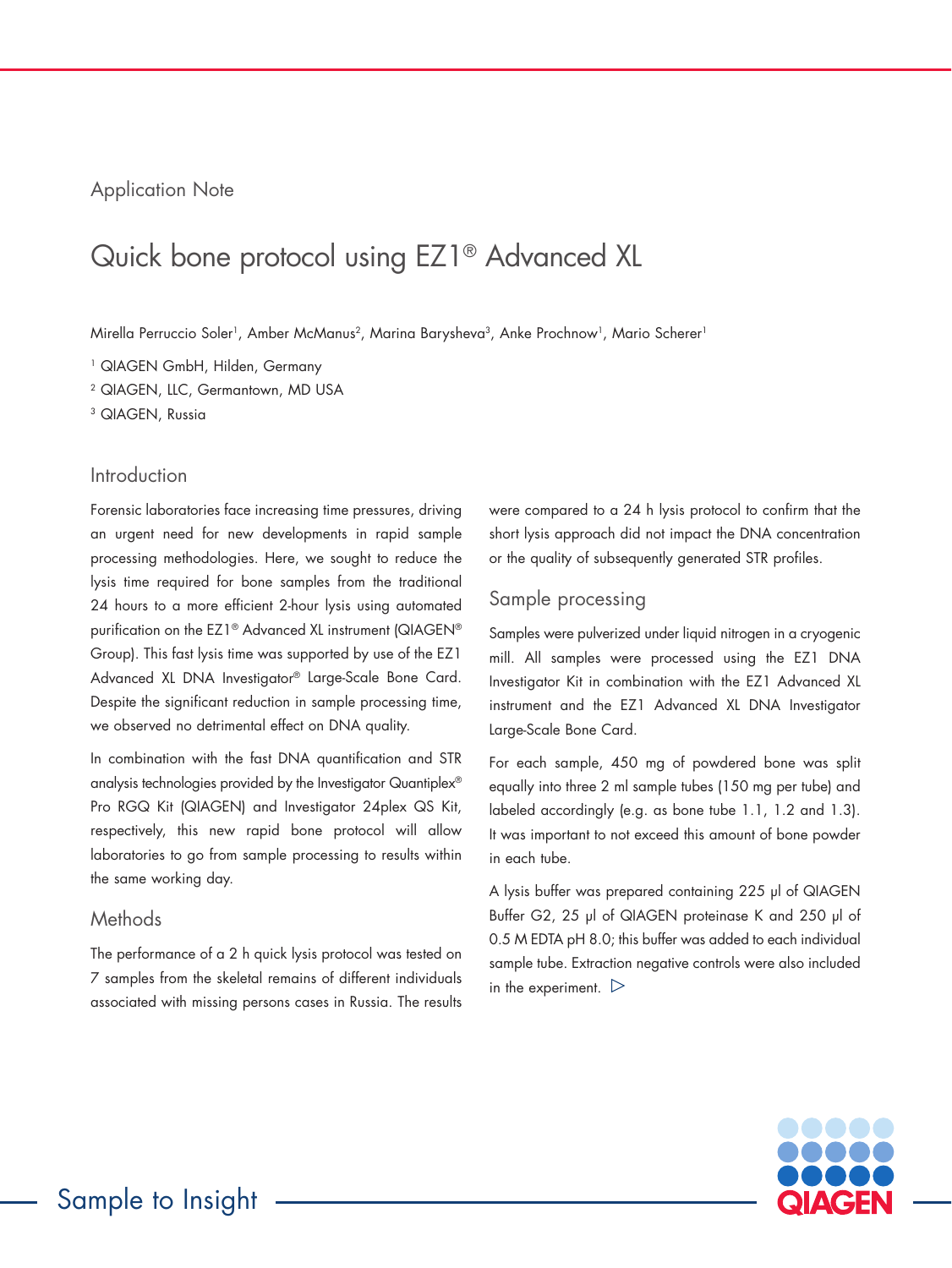After mixing the bone samples with lysis buffer, the tubes were placed in a thermomixer incubator and incubated with constant motion at 56°C for 2 h. For lysis time comparison, the protocol was repeated and the samples were incubated for 24 h.

After incubation, the samples were centrifuged at 6000 rpm for 4 min to pellet any remaining debris. For each of the 7 bone samples, the resulting supernatant was transferred to 3 separate 2 ml EZ1 sample tubes, giving 3 replicate tubes containing only lysate for each sample. These were labeled accordingly (e.g. as bone tube 1, 2 or 3).

Next, 50 μl of 3 M NaOAC pH 5.0 and 1 μl of carrier RNA were added to each EZ1 sample tube. 400 μl of Buffer MTL was then added to bone tube 1, while 1120 μl of Buffer MTL was added to bone tubes 2 and 3.

The contents of bone tube 1, containing 500 μl of sample and 400 μl of Buffer MTL, were loaded into the fourth row of the EZ1 Advanced XL instrument. The contents of bone tube 2, containing 500 μl of sample and 1120 μl of Buffer MTL, were loaded into the third row. Finally, the contents of bone tube 3, containing 500 μl of sample and 1120 μl of Buffer MTL, were loaded into the EZ1 heating block position. This procedure was performed to concentrate the roughly 1.5 ml of lysis buffer per sample into 50 µl of DNA eluate.

The purification protocol for 1.5 ml of lysis buffer was selected from the Investigator Large-Scale Bone Card (protocol 2). The automated purification procedure took 32 min.

DNA quantification was performed using QIAGEN's Investigator Quantiplex Pro RGQ Kit, according to the manufacturer's instructions, on the Rotor-Gene® Q (QIAGEN Group). Samples were amplified on a GeneAmp® PCR System 9600 (Life Technologies Corporation) using the Investigator 24plex QS Kit and subjected to electrophoresis with an Applied Biosystems® 3500xL Genetic Analyzer (Life Technologies Corporation). GeneMapper® ID-X version 1.2 (Life Technologies Corporation) was used for data analysis.

#### Results

The DNA concentration obtained with the 2-hour lysis bone protocol was consistently higher than with the 24-hour lysis for all samples (Table 1), indicating that 2 hours is a sufficient amount of time to release the DNA contained in bone cells and bone mineral matrix. A longer incubation time appeared to have a negative effect on the DNA yield, leading to a decrease in concentration.

As shown in Figure 1, using the Investigator 24plex QS Kit following the 2-hour lysis protocol lead to an equivalent or even greater number of typed alleles compared to the 24-hour lysis protocol.

Table 1. DNA concentration (ng/µl) from 7 bone samples after a 2-hour lysis protocol or a 24-hour lysis protocol

|                | <b>Incubation Time</b> |                 |
|----------------|------------------------|-----------------|
| Sample         | 2 <sub>h</sub>         | 24 <sub>h</sub> |
|                | 0.0347                 | 0.0340          |
| $\overline{2}$ | 0.0174                 | 0.0034          |
| 3              | 0.6017                 | 0.3899          |
| $\overline{4}$ | 0.0911                 | 0.0191          |
| 5              | 0.0014                 | 0.0006          |
| 6              | 0.0896                 | 0.0301          |
| 7              | 0.6052                 | 0.4363          |



Figure 1. Number of typed alleles for each bone sample after the 2-hour lysis protocol and the 24-hour lysis protocol.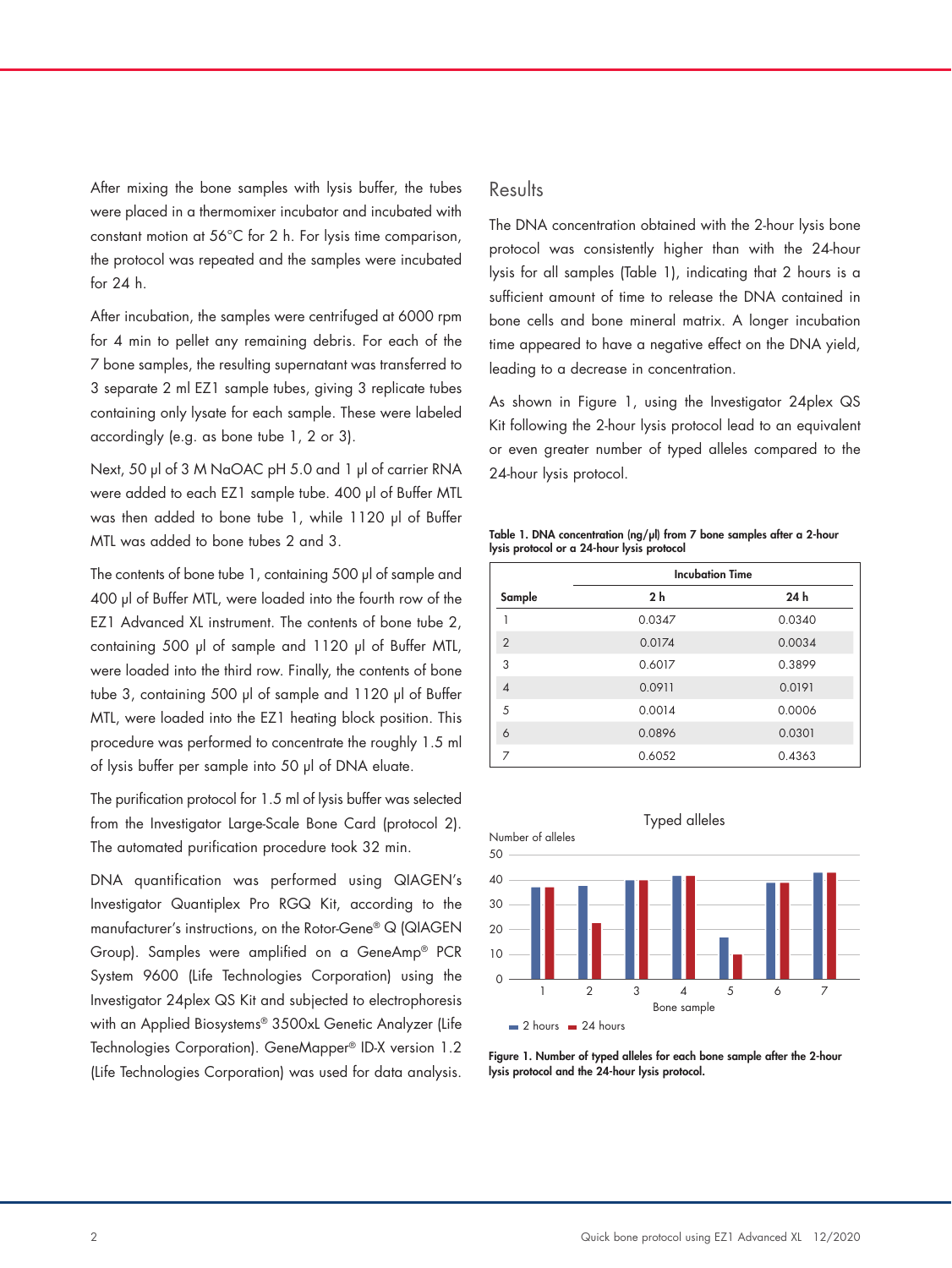### Discussion

Reducing the lysis time for bone samples from 24 hours to 2 hours would offer a significant increase in sample throughput for forensic laboratories. To replace the standard 24-hour lysis protocol, however, a rapid protocol would need to produce DNA of comparable quantity and quality. Here we find that a 2-hour lysis protocol produces comparable, if not improved, DNA yields and total callable alleles following STR analysis compared to the default 24-hour lysis method. For example, the increased DNA yields achieved for samples 2 and 5 in this study mediated an increase in the total callable alleles for these samples, allowing more alleles to be amplified above the analytical threshold.

Forensic bone samples commonly produce low DNA yields due to their naturally low DNA concentrations compared to other biological samples. These low yields are often further reduced through environmental degradation. Ensuring that the maximum possible DNA yield is achieved during sample processing is critical for successful laboratory outcomes. High yields support lower input volumes for PCR and therefore enable a greater number of amplifications across multiple assays to be performed.

# Conclusion

The quick 2-hour lysis protocol described here represents a viable, and potentially preferable, option for bone extractions compared to the standard 24-hour lysis protocol.